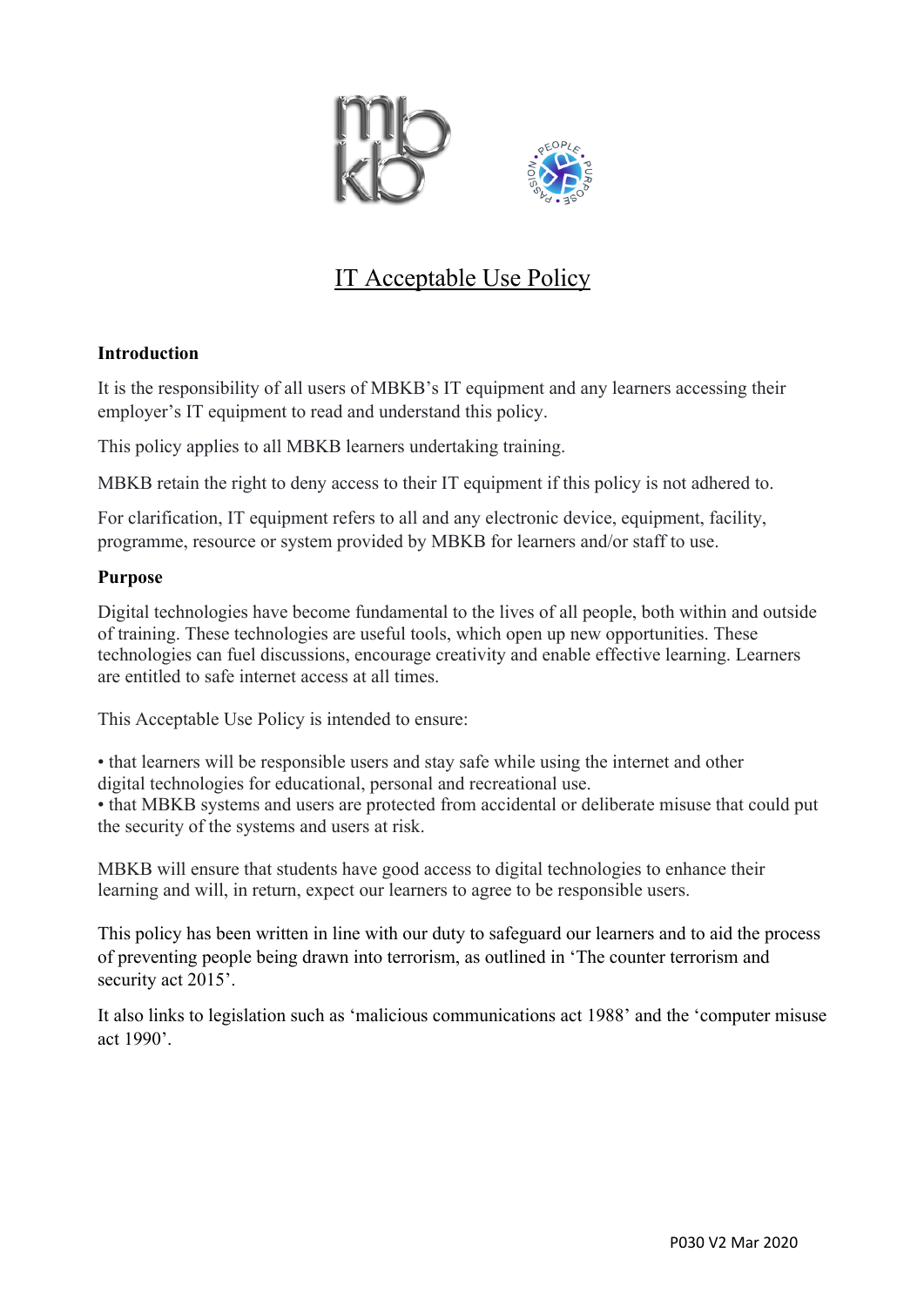### **Acceptable use**

When learners are using devices (whether within a training session, at their place of work or elsewhere) that have been provided or made available to them by MBKB and when learners are using their own devices within training and their workplace they should:

- 1) Not log on to another user's account
- 2) Not send or post electronic communications (including on social networking sites, blogs, Twitter, Facebook etc.) which are offensive, involve bullying, defamatory or bring MBKB or their employer into disrepute;
- 3) Only store and access appropriate and legal material
- 4) Not attempt to spread viruses
- 5) Not run any hacking, encryption or other system tools
- 6) Upload or download pirated music, videos or software
- 7) Breach another person's copyright or other intellectual property rights
- 8) Disclose to a third party the personal details of any other person without their consent
- 9) Upload, download, install or attempt to run any software that has not been approved by MBKB
- 10) Alter the settings of MBKB IT equipment or make other changes which render the equipment unusable by others
- 11) Purchase goods or services over the internet using MBKB IT equipment or facilities.

We remind all learners that they are responsible for all data that exists in their file storage areas (including cloud storage), emails and on personal devices. We also remind learners to ensure they are in full compliance with all our policies, but specifically the related ones listed here.

- P005 Safeguarding
- P006 Prevent
- P007 Social Media
- P009 Data Protection
- P010 Data Retention
- P011 Privacy Notice

#### **Internet safety**

When using the internet learners should:

- 1) Only access appropriate sites
- 2) Immediately report to their tutor or employer if they see or read anything they are uncomfortable with
- 3) Never give out personal information about themselves or others (including passwords)
- 4) Never arrange to meet anyone they don't know
- 5) Never open e-mails sent by someone they don't know
- 6) Only access or share other people's files or pictures with their permission; and
- 7) Not download copyrighted materials which have not been paid for (including music and videos).